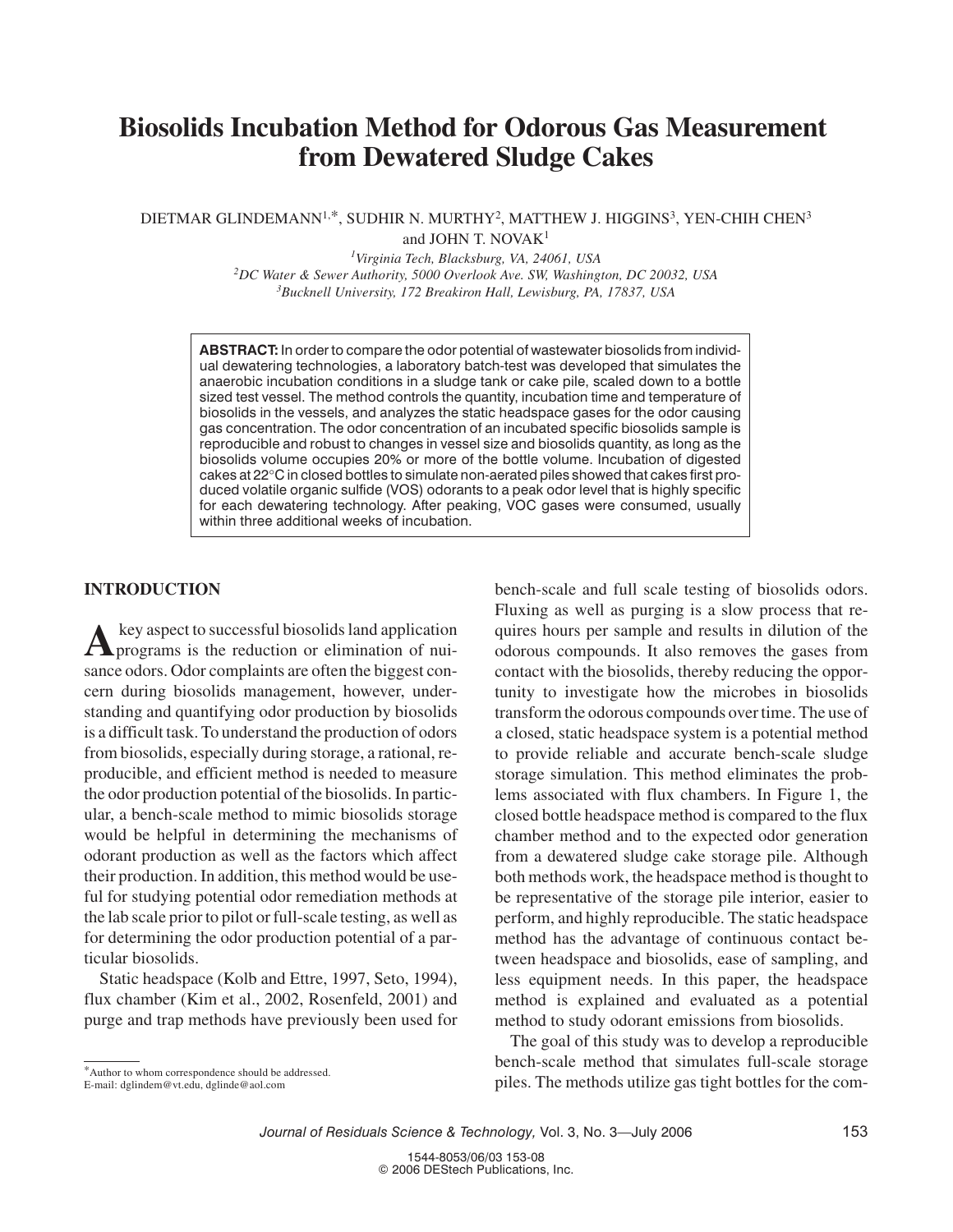

*Figure 1. Headspace (HS) bottle gas analysis versus a flux chamber analysis for odor evaluation from a sludge cake pile.*

bined purposes of sampling of biosolids at the wastewater plant, transport to the laboratory, and static headspace odor analysis during storage. This method allows comparison of the odor of samples from different wastewater plants and process locations. This method also mimics the aging of large biosolids storage piles, both the odor generation and consumption cycles. The method proved to be useful as a tool for several biosolids odor projects (Murthy et al., 2002; Higgins et al., 2002 and 2004; Novak et al., 2002; Adams et al., 2004; Abu-Orf et al., 2004) and is presented in detail.

## **MATERIALS AND METHODS**

Some specific methodical details are described in the result section.

## **Sample Container Materials and Size**

The types of headspace containers that were investigated were plastic polyethylene terephthalate (PET) beverage bottles with plastic screw caps, glass bottles with gas plastic screw caps, and glass laboratory serum bottles/vials (Fisher Scientific, Pittsburg, PA) with Teflon-lined butyl-rubber septum. In addition, one liter Tedlar bags (SKC, Inc., Eighty Four, PA) with polypropylene valve and septum tested. The size of the incubation vessels (vials, bottles and Tedlar bags) ranged from 20 to 1000 mL.

## **Cake Sample Collection and Incubation**

Fresh dewatered sludge cake from mesophilic, anaer-

obic digestion and centrifuge dewatering was placed in headspace sample vessels, and shipped overnight in an insulated container to the respective laboratory. Alternatively, cake was shipped in plastic bags and distributed into appropriate headspace vessels. The quantity of cake per bottle was set to a predetermined weight  $(density \sim 1.1 g/mL)$ , because mass can be more easily controlled than volume. Samples were preserved between 0°C (ice water) and 4°C (refrigerator), usually for one day or less, before the incubation was started. Once the headspace sample was placed in the container, the headspace vessel was incubated at constant temperature in the dark.

# **Headspace Sample Collection and Analysis by GC/MS**

Headspace gas samples were collected with a gastight 100 µL syringe by puncturing the rubber septum or the polymer cap of the bottles and were immediately analyzed for odorants by GC. The static headspace gas samples were analyzed for odorous gases by cryo-trapping, gas-chromatography and mass spectrometry (GC/MS, GC 5890, MSD 5971, AGILENT). A 100 L gas sample was injected with a gastight syringe into a column inlet connected to a 30 m 0.32 mm ID 1 m column with 95% silicon 5% phenyl (Agilent) at a carrier gas flow of 2 mL/min helium. A linear oven temperature program of 20 K/min from 40°C up to 260°C was used. Cryo-trap gas sample injection: An unconventional method was used to inject the gas samples. The first meter of the column was unwound and partially immersed in liquid nitrogen prior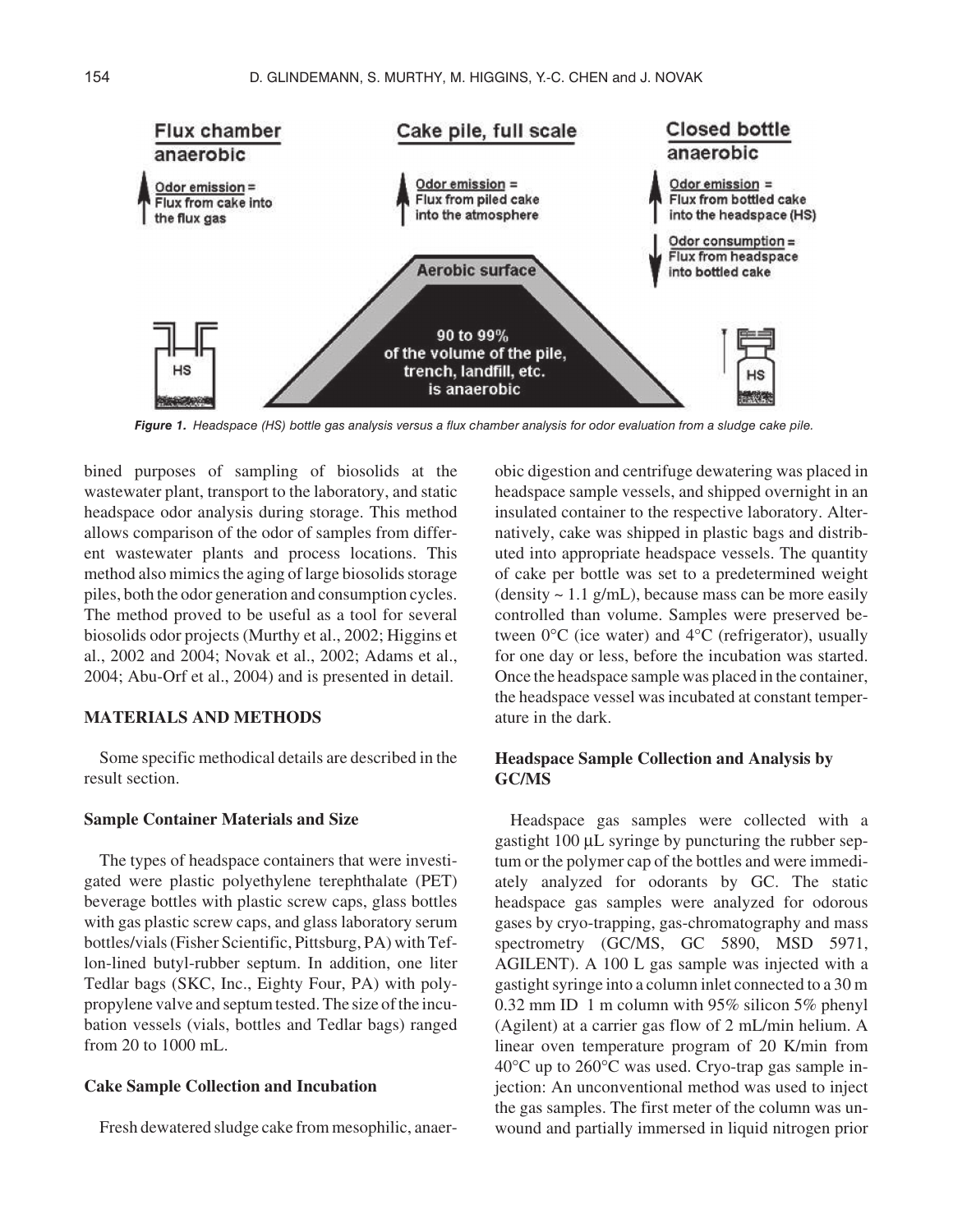to gas injection in a Dewar jar containing liquid nitrogen. After the gas sample was injected into a normal injector (split/splitless or on-column), it was allowed to accumulate for three minutes in the cooled section of the GC column to trap and focus the analytical compounds and than the analysis was started. This method is able to cryo-trap odorous compounds with boiling temperatures as low as  $-88^{\circ}$ C (H<sub>2</sub>S) and to generate narrow chromatographic peaks (Figure 2).

## **Variability in the Method (Incubation and GC/MS)**

The reproducibility of the complete procedure (cake incubation and GC/MS analysis of headspace gas within a concentration range from 0.5 to 1000 ppm (v/v) volatile sulfur) was evaluated by comparing duplicate incubation bottles is shown in Figure 3 and in Figures 7, 10, 11. The good precision of the method (repeated analysis of the same bottle) can also be seen in



*Figure 2. Stacked GC/MS ion traces of odorous sulfides and trimethylamine (TMA) in headspace gas of digested, chlorinated and limed sludge cake. Abundance of 300000 translates into about 50 ppmv per compound in headspace gas. CH3-SH methanethiol, (CH3)2-S dimethylsulfide, DMDS dimethyl disulfide, CS2 carbon disulfide, (CH<sub>3</sub>)<sub>3</sub>N trimethylamine TMA, (CH<sub>3</sub>)<sub>2</sub>CO acetone, CHCl<sub>3</sub> chloroform. Cake from a municipal WWTP with 22% TS, 140 g, in a 710 mL PET-bottle. Analysis of 0.1 mL headspace gas by GC-MS after cryo-trapping on the un-winded inlet loop section of the GC column immersed in liquid nitrogen for 3 minutes.*

Figures 7, 10, 11. Precise headspace results can be achieved by controlling the shipping temperature, incubation temperature, incubation time, and ratio of biosolids to the total bottle volume. The accuracy (recovery of odorous gas standards of  $H_2S$ , methanethiol, dimethylsulfide and trimethylamine in PET bottles without biosolids) was found to be in the order of 70 to 90% after ten days of storage. Similar recovery can be obtained for biosolids in glass bottles. The detection limit of our GC/MS method is about 0.1  $ppm(v/v)$ , and the quantification limit is about 0.5  $ppm(v/v)$  in the scan-mode and about 10 ppb (v/v), respectively 50 ppb (v/v) in the SIM mode. It was found that aliquots of cake samples that are incubated under similar conditions in two or more laboratories would yield sufficiently reproducible, precise and accurate headspace sulfide odor results, to track the observed large concentration differences between samples and incubation periods.

# **RESULTS AND DISCUSSION**

The results from the different tests to develop an efficient, robust headspace procedure are discussed in the following sections.

# **Effect of Sample/Bottle Volume Ratio on the Headspace Odorant Concentration**

A series of experiments were conducted in which the



*Figure 3. Reproducibility of the headspace incubation procedure (cake incubation and headspace gas GC/MS analysis, N=140) by comparing aliquots of cake in duplicate incubation bottles. 710 mL PET bottles, 140 g digested cake, anaerobic pressurized incubation at 22°C, measurements on days 1, 3, 5, 7, 14 of incubation. The figure is a compilation of earlier published tabular data that represent cakes from 11 WWTP (Adams et al., 2003).*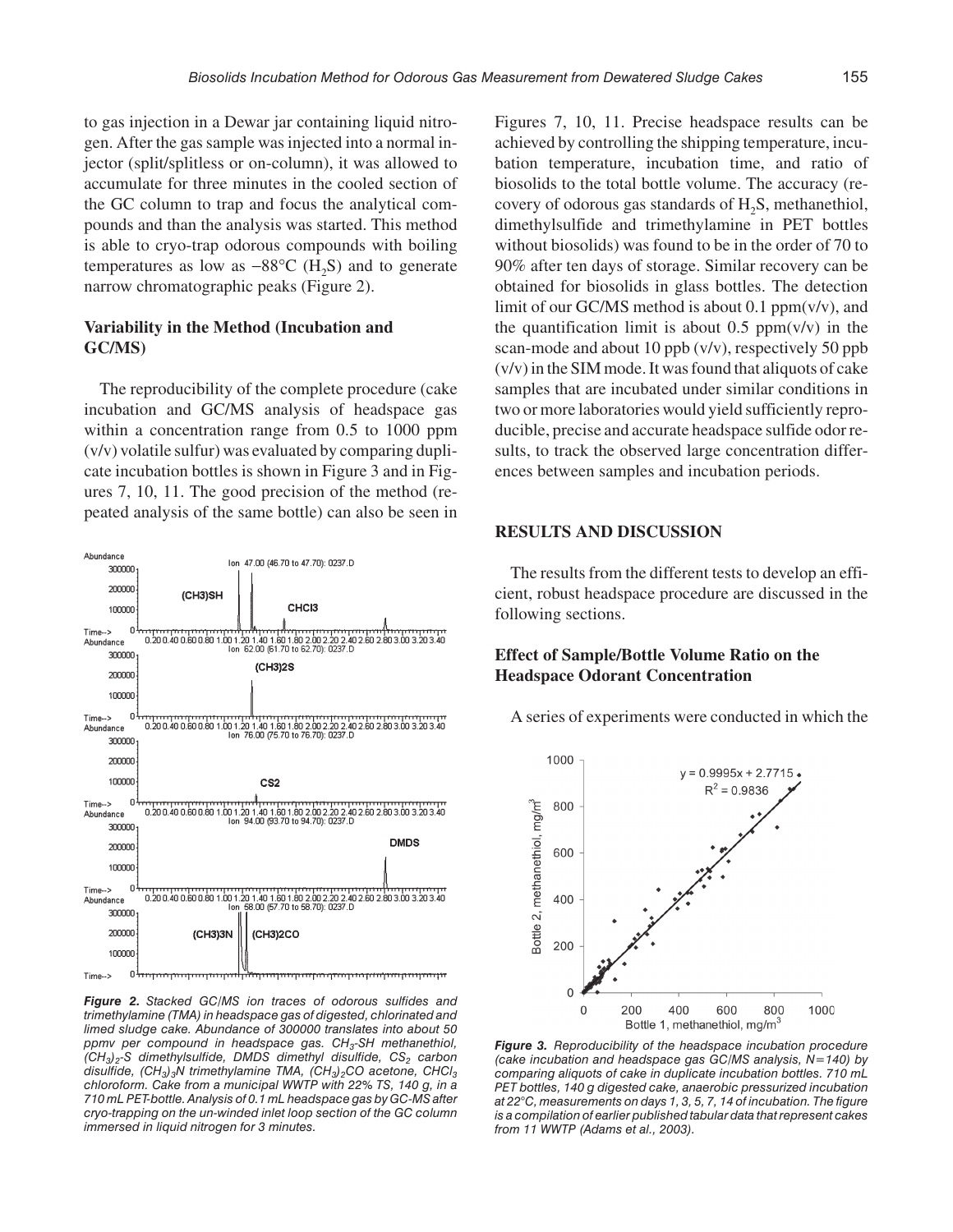

*Figure 4. Headspace concentration of Methanethiol (MT) and Dimethyldisulfide (DMDS) versus percent of bottle filled with sludge. Anaerobic centrifuge cake with 22% TS, 2 days of incubation at 22 C in 500 mL PET bottles.*

volume of sludge placed in the bottles was varied and the gas content analyzed after two days of incubation. One set of bottles started with the entrapped air, another set of bottles started after deaeration with nitrogen. The data in Figure 4 show that at higher than 20% sample/bottle volume ratio, the headspace gas content becomes more insensitive to the sample/bottle volume ratio, and less DMDS is formed (an oxidation product of MT with air oxygen trapped during cake sampling in the bottle). It was also found that all oxygen inside the oxic bottles that were 20% and more filled was consumed within one day (data not shown).

#### **Thermodynamic Headspace Model**

The relative constancy of VOS concentrations once more than 20% of the bottle is filled (data of anaerobic experiment in Figure 4) can be described by a simple model:

The molar balance of odorant in the initial sample with  $M_0$  = initial mole of odorant in sample before partitioning;  $M<sub>s</sub>$  = mole in biosolids after partitioning;  $M<sub>s</sub>$  = mole in headspace after partitioning, is:

$$
M_o = M_s + M_g \tag{1}
$$

Henry's Law: The concentration  $C_s$  of odorant in biosolids sample (mole/L); and the concentration  $C_g$  of odorant in gas phase or headspace (mole/L) are linked by  $K_H$  (akin to a unitless Henry's constant for a pure solvent, inverse of  $K_{sg}$  = cake/headspace partition coefficient):

$$
K_H = 1/K_{sg} = C_g/C_S \tag{2}
$$

The molar balance, Equation (1), of odorant in each phase can be written as the product of concentration and volume as follows:  $[V_s = \text{sample volume (L)}; V_g = \text{gas}]$ volume (L);  $C<sub>o</sub>$  = initial concentration of odorant in sample before partitioning (mole/L)]:

$$
V_s C_o = V_s C_s + V_g C_g \tag{3}
$$

Finally, from Equations (2) and (3) and considering the total volume of the bottle  $V_T = V_s + V_g$  as the sum of the sample and gas or headspace volume, we can derive the following equation for  $C_g$ , max = maximum odorant gas concentration in headspace of a near full bottle (mole/L):

$$
\frac{C_g}{C_{g,max}} = \frac{K_H}{(V_T / V_s - 1) + K_H}
$$
(4)

In Figure 5 the headspace gas concentration as a percentage of the maximum gas concentration is calculated from Equation (4) and plotted for three different partition coefficients. Based on the data in Figures 4 and 5, it was concluded that this incubation method is robust because liquid sludge and sludge cake can be sampled in the field and shipped for odor analysis without purging the oxygen as long as the sample size was in the range of 20% or higher of the container volume. The errors that arise from sludge-weighing error and different initial oxygen in the bottles are unimportant compared to the large concentration shifts of odorants in the



*Figure 5. Relative headspace concentration (concentration of gas in the headspace compared to the maximum concentration that occurs when the bottle is almost completely filled with sludge) versus percent of bottle volume occupied by sludge, for three different Henry coefficients* K<sub>H</sub> (model calculation, see Equation (4), results *expressed as %). Range of Henry coefficients is representative for H2S and typical VOS.*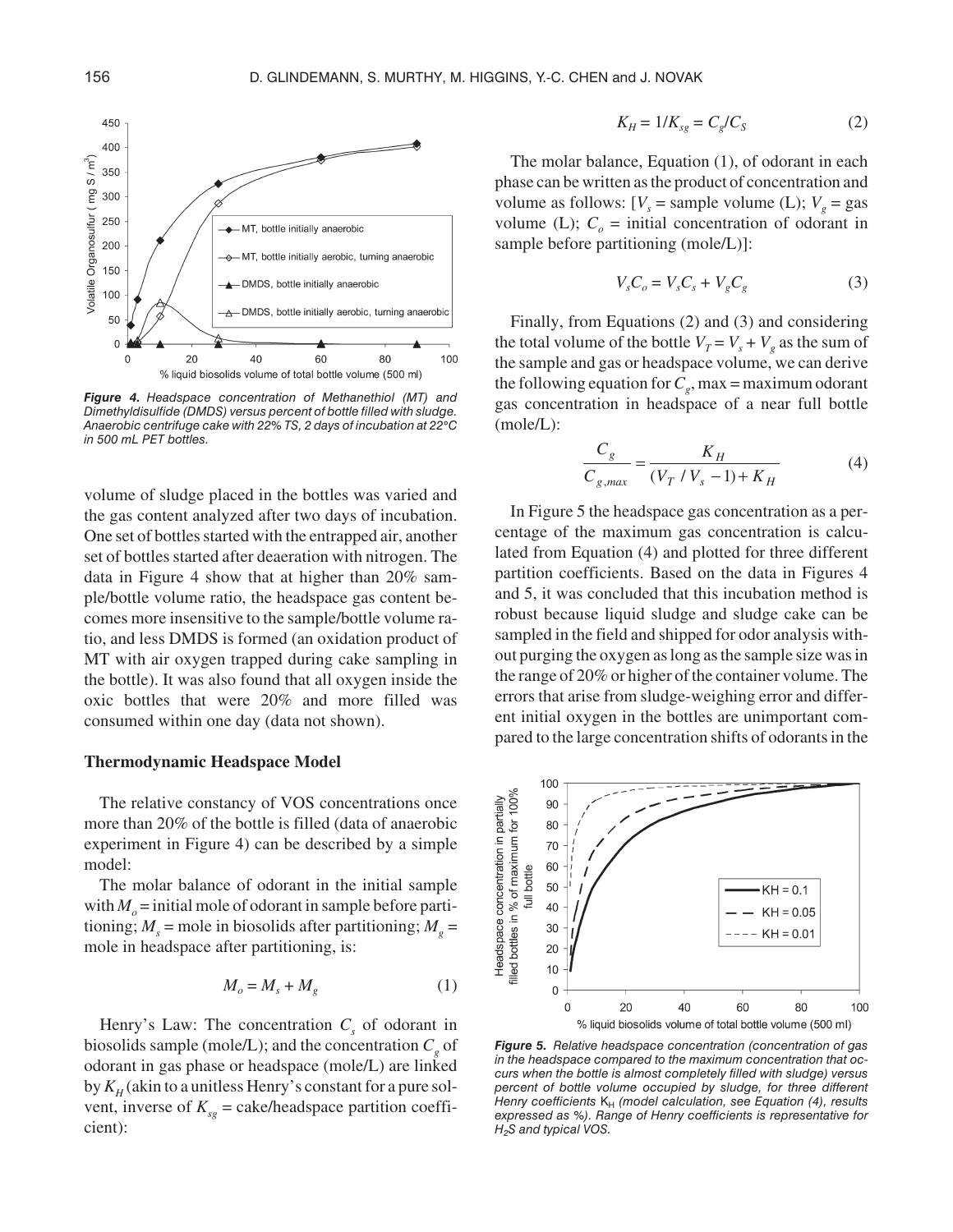course of incubation and to the different odor of different dewatering technologies. Sample/bottle volume ratios under 20% can be used with nitrogen purged samples and when they are used consistently for the comparison of different samples.

**A link between headspace odorant concentration in a bottle and odorant emission** of a static pile at the same temperature can theoretically be approximated by Equation 5, where  $E =$  Emission of odorant (mg/day),  $F$  $=$  Flow of biogas (m<sup>3</sup>/day) from the biosolids,  $C_{g,max}$  = concentration of odorant in the biogas [as in Equation  $(4)$ ] (mg/m<sup>3</sup>).

$$
E \sim C_{g,max} \, \mathrm{F} \tag{5}
$$

That assumes an ongoing flow of biogas by "solid state digestion" is the main driver of odorant transport from the pile core to its surface and of emission into the atmosphere.

The methanethiol (MT) that passes from the core of a pile through the gray aerobic surface layer (Figure 1) would momentarily be oxidized to dimethyldisulfide (DMDS). DMS i.e. methylated MT, was found more oxidation stable. Therefore, DMDS (and not MT) and DMS are major odorants emitted from static biosolids piles with oxic surface layers. More MT is emitted when a black portion of the cake with MT is exposed to the atmosphere once piles are turned inside out or moved into open trucks.

# **Comparison between Incubation in Pressure Tight (Closed) and Depressurized Bottles**

Pressurized closed PET beverage bottles were used by the WERF 2 project (Adams et al., 2003; Novak et al., 2004) for cake incubation. On the day of measurement, the bottles were de-pressurized by venting the pressure through a needle in the cap. The headspace gases were then allowed to equilibrate for 30 minutes and were then used to fill a syringe for GC analysis. For each subsequent day, a new pressurized bottle was sampled and than sacrificed in that way, resulting in data with VOS odorants peaking and then disappearing within 14 days of incubation (Figure 6, pressure tight bottles).

The reason to keep the bottles closed was to show that digested cake can not only produce, but can also consume the VOS odorants over time. It was also chosen to sacrifice bottles after the first use because of the potential for changes resulting from decompression of the



*Figure 6. Comparison of single sampling of multiple pressure tight bottles (a new closed bottle for each measurement day after depressurization) with multiple sampling of a single depressurized bottle on subsequent days. Anaerobic mesophilic digested centrifuge cake, 22% TS, 140 gram in a PET bottle of 710 mL, Incubation at 22 C.*

bottle and possible leakage. It was also important for accuracy to allow the depressurized bottle to equilibrate before filling the syringe because a biogas pressure of up to about 3 bar builds up upon incubation and decompression can change the headspace concentration by a factor of 1/3. Equilibration for at least 30 minutes (an empirically found value) regenerates the original equilibrium headspace VOS concentration.

As a modification of the method, the gas sampling hole on the plastic cap of the PET bottle was sealed with clear-tape, between sampling days, to allow a controlled leak that is still oxygen tight, but allows pressurized biogas to escape and depressurize the bottle. The gas from the same bottle was repeatedly analyzed on subsequent days. As can be seen in Figure 6, the data for repeated sampling of a single depressurized bottle compared to single sampling of multiple pressurized bottles are very similar. Since the headspace gas content is used as an index of odor potential, it seemed unnecessary to continue to conduct incubation in multiple pressurized (closed) bottles that consume much labor for their set-up.

# **Comparison of Sampling Pressurized Glass Bottles and Depressurized Tedlar Gas Sampling Bags**

Borosilicate glass serum bottles with Teflon lined septa and crimp caps were pressurized tested and compared with depressurized Tedlar bags with integrated valve and septa. The resulting pattern and extent of the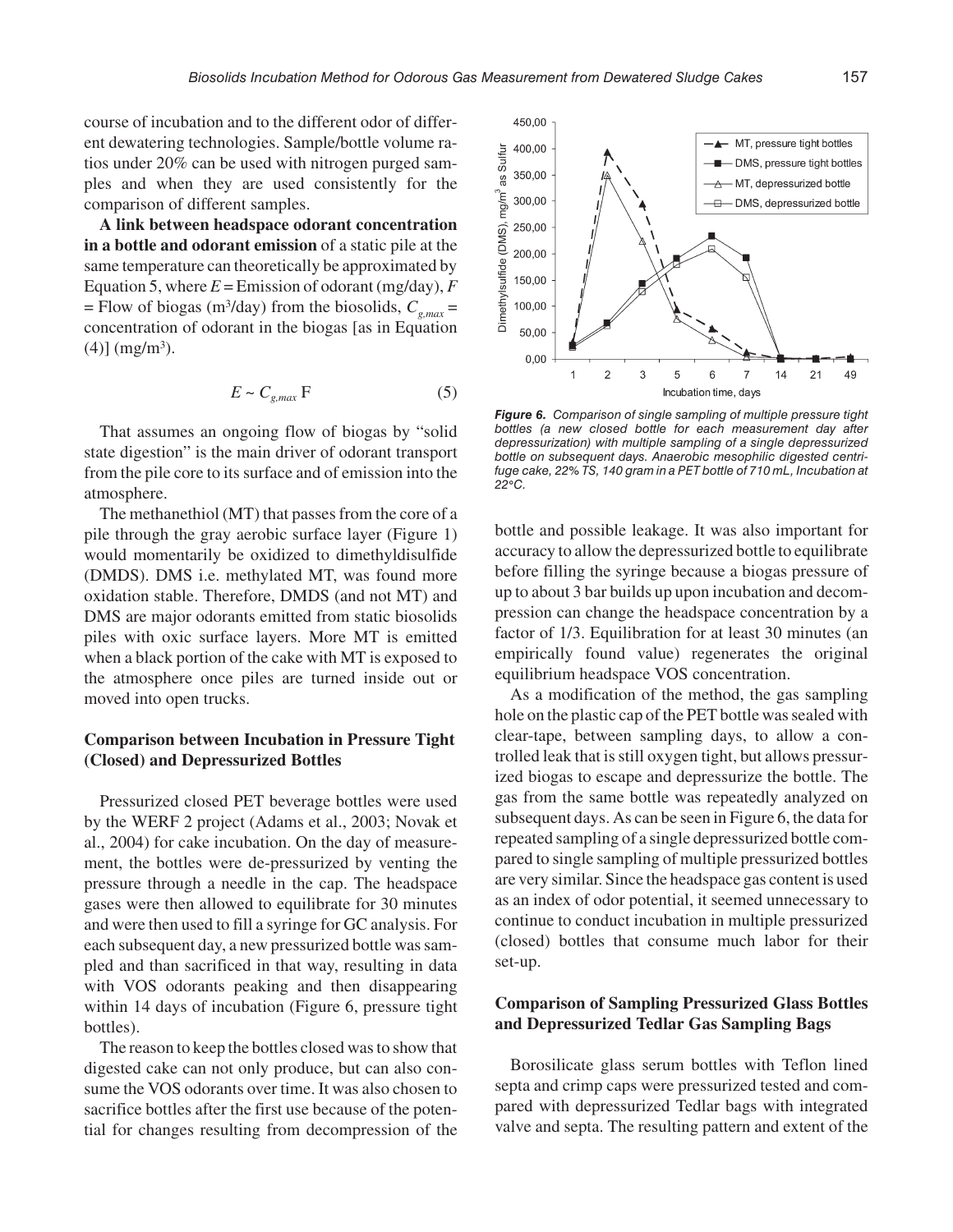

*Figure 7. Comparison of total volatile organic sulphur (TVOS) odorant concentration in headspace of glass serum bottles (pressurized) and Tedlar gas sampling bags (atmospheric pressure). Duplicate sample vessels and repeated analysis on subsequent days. Anaerobic mesophilic digested dewatered cake, 28% TS, incubation at 22 C. "Wheaton" serum bottles, glass, 125 mL, with rubber septum seal, pressurized, plus 25 g cake. Tedlar bags, 1 L, plus 200 g cake.*

total VOS production was very similar for the glass serum bottles and the Tedlar bags (Figure 7).

The question of why the differences between pressurized and depressurized incubation vessels within Figure 6 and within Figure 7 headspace data are so remarkably low can be answered by the thermodynamic model. Assuming a "pseudo" partition coefficient between cake and gas  $K_{sg}$  of 20, then there is a 20 times much larger pool of VOS odorants in cake compared to an equal volume of headspace. It is obvious that the flow of biogas that drives the odorants out of the cake is not large enough to deplete the cake significantly (more than 20%) from VOS, thus the headspace concentration of incubation vessels will not be significantly different. The use of Tedlar bags was uneconomical and was therefore discontinued after this experiment has shown the equivalence of this depressurized and closed system.

It can be concluded from these data, that full scale piles that are always depressurized, are well represented by depressurized sampling vessels (depressurized bottles, Figure 6, or Tedlar bags, Figure 7), and do emit only a small fraction of VOS odorants, while the major VOS fraction is consumed within the pile within 14 days. However, to prove this conclusion (VOS production and consumption by cake), it was necessary to perform experiments with closed (pressurized) bottles.

## **Inertness of PET Beverage Bottles for Odorant Stability**

PET bottles were initially used in this work because they are economical, shockproof, and were reported to be inert for beverage flavor chemicals (Feron et al., 1994; Palzer and Franz, 1998). A PET inertness study with a headspace/water system shows (Figure 8) that PET bottles with anaerobic conditions and water saturated with the odorants provide a reasonable recovery (70 to 90%). It is obvious that water provides a large pool of gaseous odorants that replaces losses by oxidation or by PET wall effects. The replacement of biosolids by water for these tests was done to make sure that no biological processes interfered with the influence of the PET material.

A second PET inertness study with headspace/biosolids system showed that the PET bottles were inert when biosolids were limed stored for 6 weeks in PET bottles as shown in Figure 9. This "analytical liming" made sure that biological activity was eliminated and no biological odorant production and consumption factors interfered with the investigated stability factor of the PET material.

It was found that PET bottles do not significantly affect the stability of odorants of limed and unlimed samples. Thus, the observed large concentration changes of unlimed samples (see Figures 6, 7, 10, 11) can be attributed to microbial production and consumption of gases. Any vessel (glass bottles, Tedlar bags, "silcosteel" inactivated metal etc.) that is reasonably odorant-tight, oxygen-tight and inert, will keep losses of the odorant headspace concentration low, in particular in the presence of a biosolids cake phase that provides a large pool



*Figure 8. Recovery of odorous compounds in 710 mL PET beverage bottles, no biosolids in the bottles. The odorants were initially added as 10 ppmv gas mixture in nitrogen or in air. Water (140 mL) was saturated by bubbling 20 L of the gas mixture. Bottles were analyzed by GC/MS after 10 days of storage at 20 C.*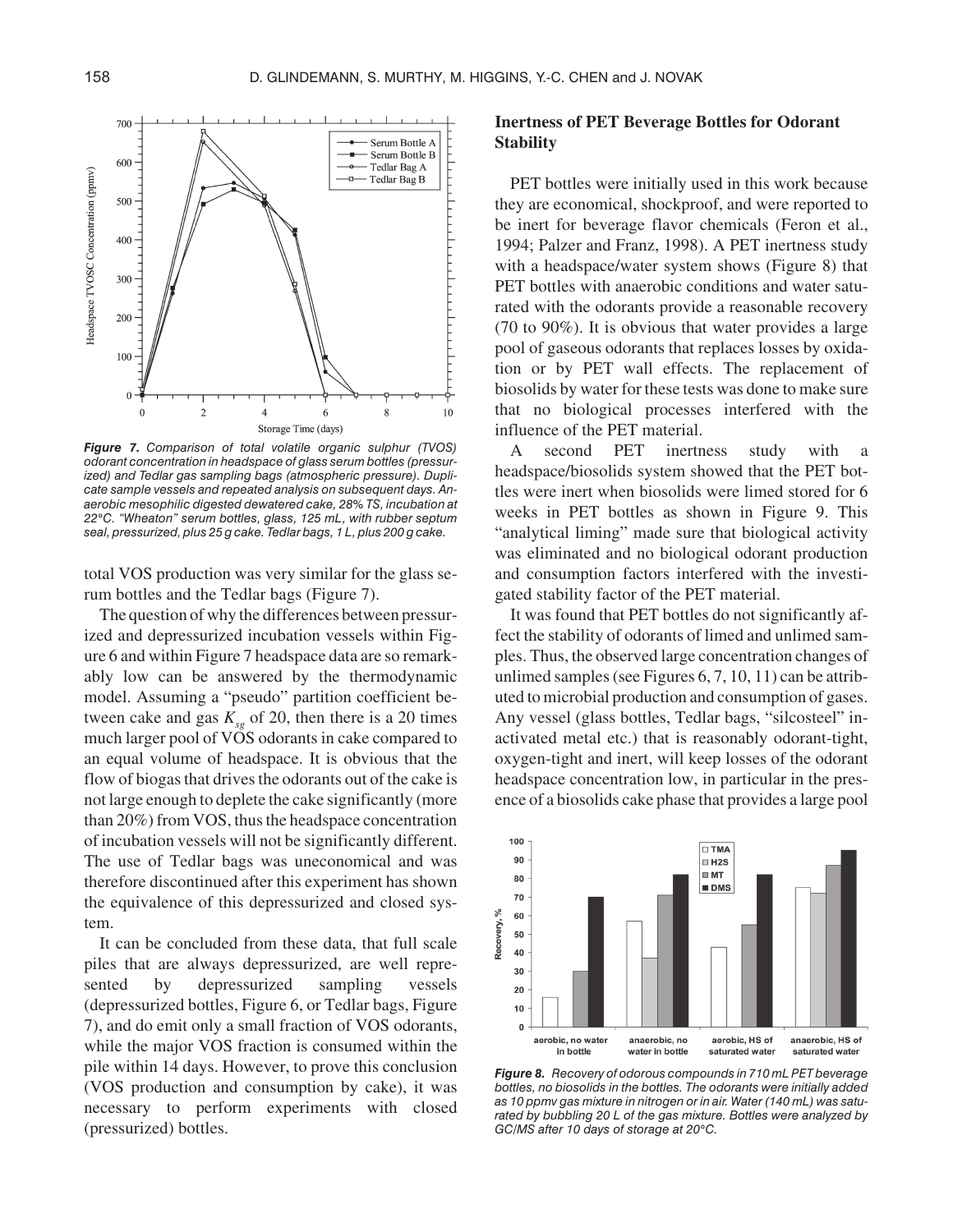

*Figure 9. Stability of the odorous compounds in PET bottles containing biosolids (dewatered WAS, 19% TS), before and after ôkillingö by liming. Incubation at 22 C. Repeated analysis of the same bottle on subsequent hours and weeks. Data for time 0 h represent state immediately before liming. The reason why lime addition caused an initial ca. 2 hour period of concentration change is sorption of the acid MT onto the lime, and subsequent oxidation of MT to form DMDS. DMDS and DMS are pH-neutral compounds that remained constant in headspace gas over 6 weeks of incubation.*

of dissolved odorants to replace these losses. In addition, in real samples, biosolids will effectively and quickly eliminate small amounts of oxygen leakage.

## **Incubation Temperature, VOS Production and Consumption, and Curing of Sulfide (VOS) Odor**

Control of the incubation temperature is not only of critical importance because it ensures comparability of odor results from cake samples, but it also affects spatial and seasonal variations in field sludge piles that can be mimicked in the test vessels to predict the necessary storage time to cure VOS odor by storage. "Curing" is defined as anaerobic (non-aerated) storage of cake over time to the point were the concentration of VOS odorants is peaks and then declines to very low levels due to anaerobic microbial production and consumption processes of VOS. The curing of the headspace concentration is equivalent to the curing of the cake, because the headspace concentration of MT is proportional to its concentration in the biosolids.

The curing of methanethiol (MT) by incubation in closed bottles shown in Figure 10 is typical of odorous digested cake. A decrease in the incubation temperature from 25 to 20°C causes the necessary odor curing time" to rise from 12 to 31 days. These data show also the importance of temperature control (suggested error range 0.5°C) for comparable incubation results at the same nominal temperature.

Low temperature incubation at 5°C inhibis the biochemical formation of MT in the cake. Shifting the temperature of the 5°C sample after 32 days to 20°C and subsequent incubation would result in a pattern similar



*Figure 10. Temperature dependence of methanethiol (MT) production and consumption (curing) during cake incubation. "Wheaton" serum bottles, glass, 125 mL, plus 25 g cake. Gas samples taken at the incubation temperature. Repeated analysis of the same bottles on subsequent days. Anaerobic mesophilic digested dewatered cake, 28% TS. Results mimic static curing of odorous field scale pile under different seasonal field conditions, where the necessary curing time is declining on rising pile temperature.*

to the 20°C experiment in Figure 10. Therefore, refrigeration (usually at 4°C) is a good method to preserve the odor potential of new biosolids samples until the start of incubation.

The bottle incubation at room temperature is yields the VOS odor potential of a specific cake in a reasonable time (Figure 10), and allows for identification of the most odorous cakes and was used for most of the incubation in the WERF II study (Adams, et al., 2003). Alternatively, incubation near the expected field storage temperature is advised to mimic the expected necessary "curing time" of cakes under field conditions.

Similar VOS production-consumption patterns as shown in Figures 6, 7, 10 and 11 were found for all digested and centrifuged cakes of 9 WWTP in the USA (Adams et al, 2003; Novak et al., 2004). Thus, it can be concluded that such cakes can be cured as non-aerated piles at appropriately high storage temperature and after sufficient storage time. The explanation for these



*Figure 11. VOSC concentrations in duplicate storage bottles (Wheaton serum bottles, glass, 125 mL, plus 10 g of digested cake, 28% TS. Incubation at 22°C. Repeated analysis of the same bottles on subsequent days.*